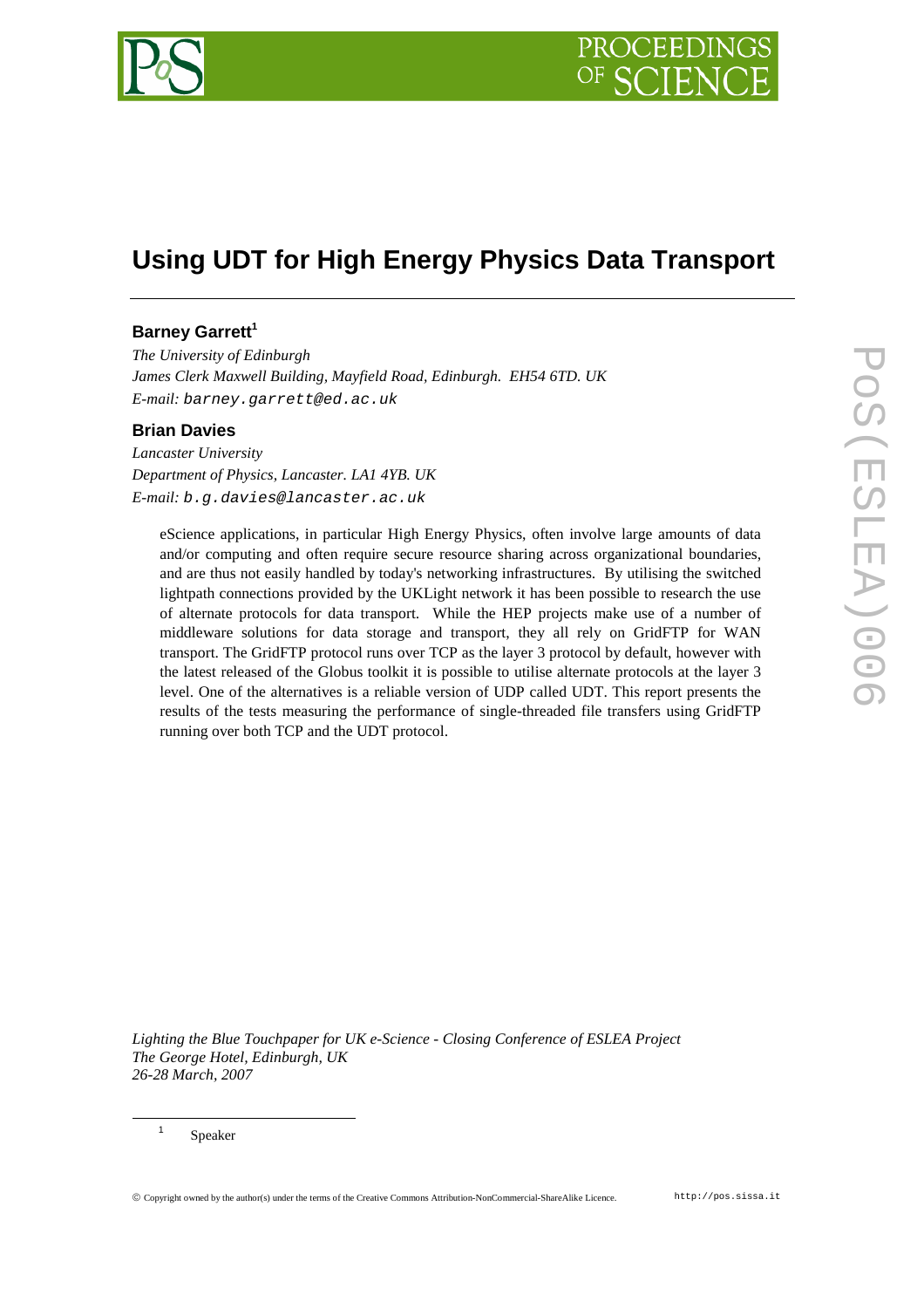#### **1. Introduction**

TCP uses what it calls the congestion window to determine how many packets can be sent at one time. The maximum congestion window is related to the amount of buffer space that the kernel allocates for each socket. If the buffers are too small for the network connection the TCP congestion window will never fully open up resulting in never reaching the maximum potential of the network connection. In Long Fat Networks (LFN), such as UKLight the default kernel settings within Linux are inadequate. The Linux kernel can be tuned[1] for LFN's with the Bandwidth Delay Product (BDP) being used to give an appropriate buffer size. This is calculated using:

```
BDP (bytes) = Bandwidth (bytes) * RTT (seconds)
```
The socket receive buffer space is shared between the application and kernel. TCP maintains part of the buffer as the TCP window, this is the size of the receive window advertised to the other end. The rest of the space is used as the "application" buffer, used to isolate the network from scheduling and application latencies. By default this overhead is a quarter of the buffer space that the kernel is configured to use.

The txqueuelen is another buffer in the kernel stack that can affect performance; especially of TCP transfers. When the system is sending out too much data from the IP layer to the Ethernet device driver layer, this buffer, txqueuelen, may overflow. In TCP, this has the effect of a congestion event causing the congestion window to halve.

As can be seen from this description achieving the maximum throughput on a LFN requires an amount of work by the administrator of each end host involved, and if multiple links with different characteristics are involved the settings used may be suboptimal. This work can be avoided by creating multiple simultaneous connections however this can lead to other issues including file fragmentation if using multiple streams for a single bulk data move.

The aim of these experiments is to provide an alternative bulk transport mechanism that can be dropped into a running environment and provide high speed transport without requiring significant tuning to achieve maximum performance.

#### **1.1 UDT**

UDT[2] is an application level data transport protocol which uses UDP to transfer bulk data and it has its own reliability control and congestion control mechanism. It is not only for private or QoS-enabled links, but also for shared networks since it is TCP friendly.

#### **1.2 GridFTP and Globus XIO**

The Globus toolkit[3] provides the data management component GridFTP and a common runtime component XIO. GridFTP is a high-performance, secure, reliable data transfer protocol base on FTP that is optimized for high-bandwidth wide-area networks. Globus XIO is an extensible input/output library written in C for the Globus Toolkit. It provides a single API that supports multiple protocols, with these protocol implementations encapsulated as drivers. XIO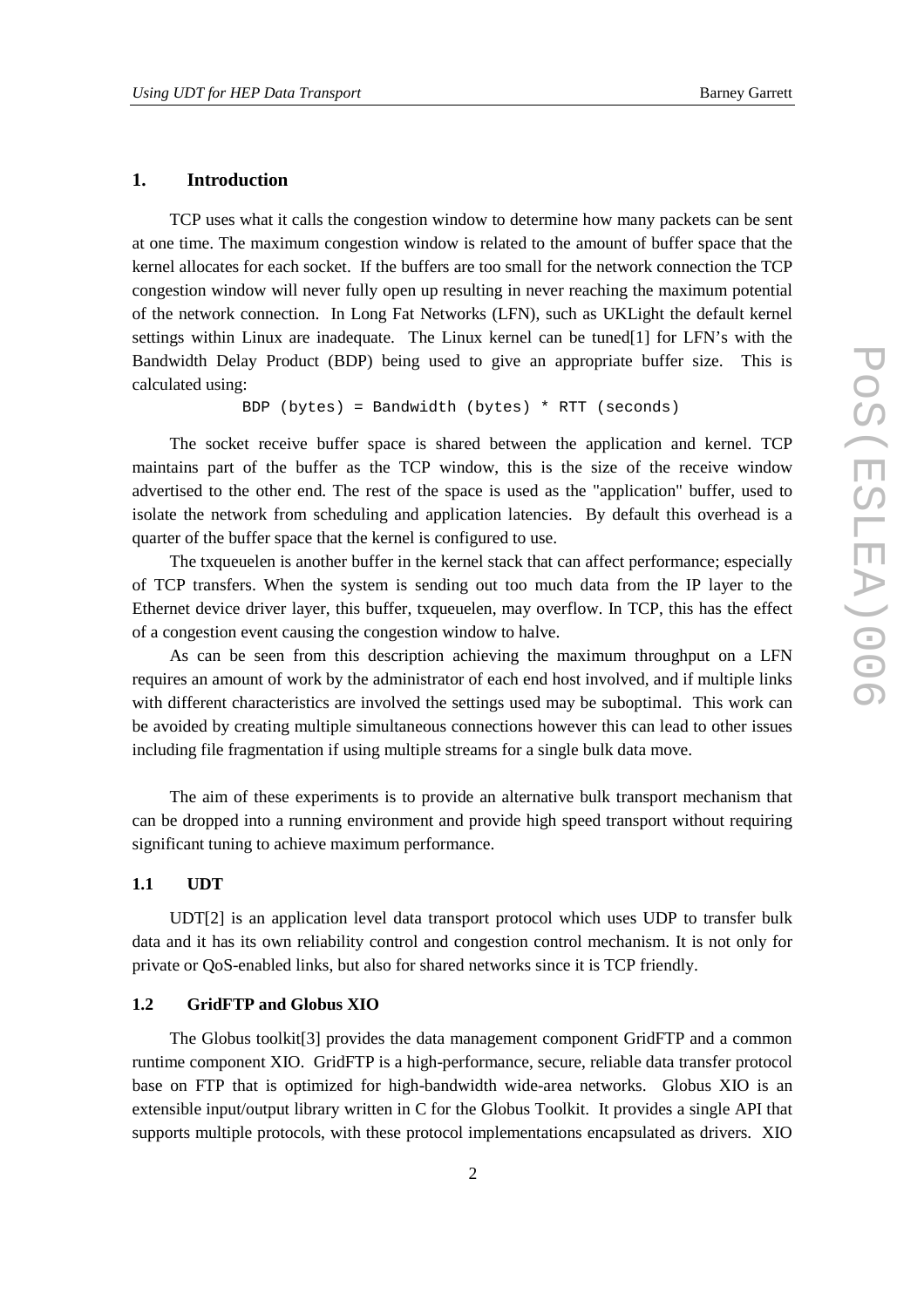drivers can be written as atomic units and stacked on top of one another. The latest Globus implementation of the GridFTP server implements XIO which allowed the replacement of TCP with UDT as the layer 3 protocol for the purposes of these tests.

## **2. System Component Testing**

The hardware configuration for these tests is two Supermicro X6DHE-G2's with dual Xeon 3.2Ghz dual core CPUs, 2GB ECC DDR RAM, LSI MegaRAID SATA 300-8x RAID controller. The disks are six Western Digital Raptor 74GB SATA disks connected to the RAID controller and a seventh Western Digital 80GB SATA disk as the system Disk. The RAID controller is seated in PCI-X slot 1 so that it is on a separate PCI bus interface to the Gigabit LAN connection and thus not competing for bandwidth on the bus.

#### **2.1 Disk Subsystem**

The disk subsystems were tested using IOZone[4] which is a file system benchmark tool. It generates and measures a variety of file operations including write, rewrite, read and reread.

For the results to have the maximum relevance to the production systems used by the GridPP sites we configured the disks for RAID 5 and used an ext3 file system. IOZone tests were performed using the command:

iozone –a –g 16G –i 0 –i 1

 These showed that once the file size exceeded the cache size write speeds in the order of 125MB/s [Figure 1] and read speeds of approximately 155MB/s [Figure 2] are possible, which is just fast enough so as not to be the bottleneck on a 1Gb/s network connection.



#### **2.2 Networking**

The raw network link was tested using Iperf [5] for the TCP and UDP protocols and XIOperf [6] for the UDT protocol. XIOperf is a tool similar to Iperf, and measures the performance characteristics of a transfer and reports them to the user. It is written on top of Globus XIO so it has all of the dynamically loadable transport driver functionality which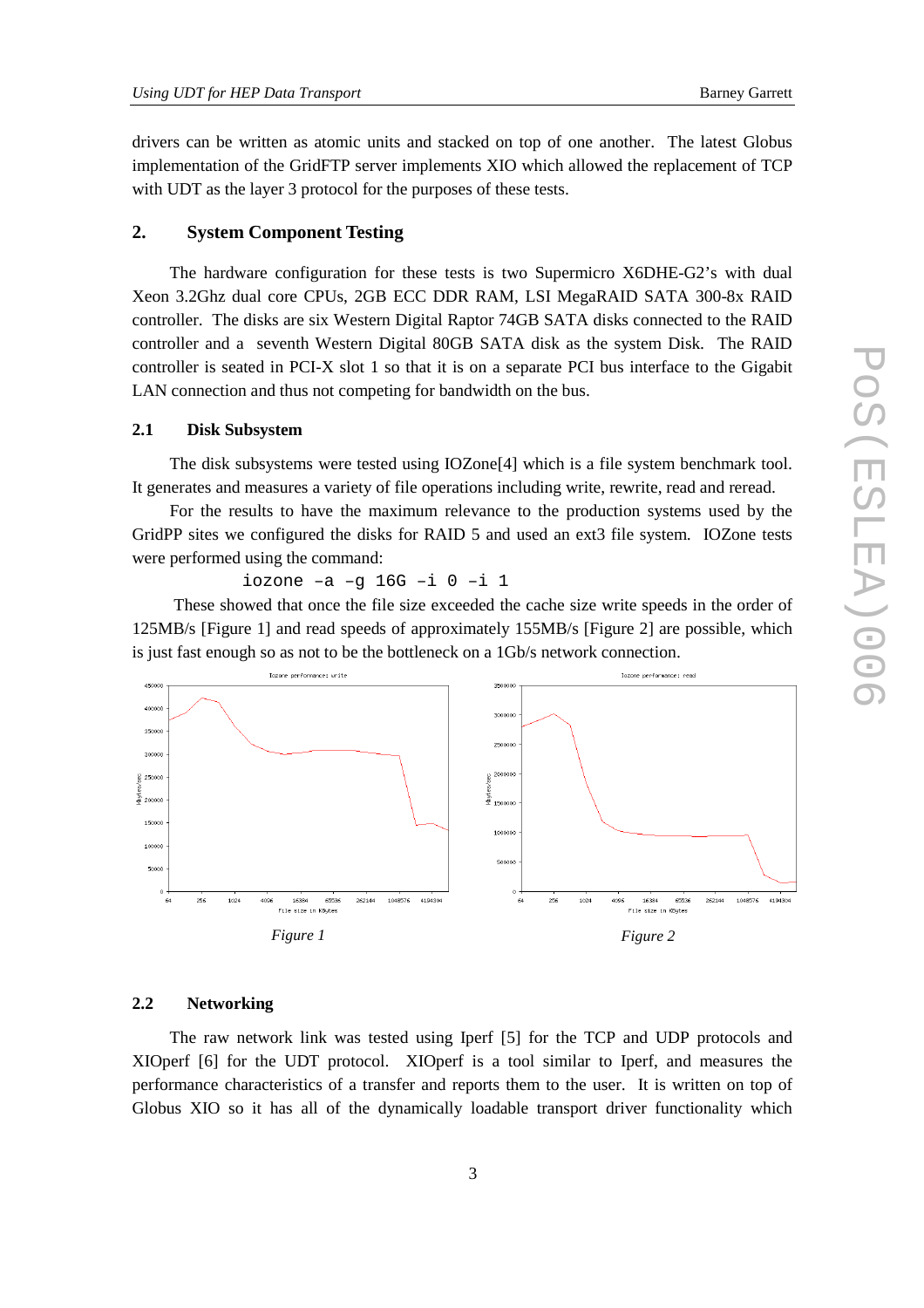allowed the testing of the UDT driver that will be used in GridFTP in later testing. These tests were carried out to profile the UKLight connection and set the baseline for later comparisons.

For the TCP tests tuning was carried out to determine what was required to achieve maximum throughput for a single transfer using only a single stream. Using the calculation for BDP:

```
BDP (bytes) = Bandwidth (bytes) * RTT (seconds) 
BDP = 134217728 * 0.01 
BDP = 1342177.28
```
Multiple test runs were made using multiples of the BDP to determine the effect on the throughput. TCP transfers were tested both with the buffer sizes as calculated above and then also taking into account the overhead that is reserved for the application.

Figure 3 shows the results of these tests. It can be seen that without any tuning of the kernel UDP, which features no congestion control and is not a reliable protocol, is capable of 957Mb/s which is about 97% of the available bandwidth, UDT is slightly slower at 905Mb/s which is about 92% of its available bandwidth, and finally TCP only manages to achieve 62Mb/s or about 6%. It is only after the buffer sizes have been increased to over 1.5 times the BDP corrected for overheads that TCP reaches its maximum performance of 941Mb/s, almost matching the performance of UDP.



| wur |  |
|-----|--|
|     |  |
|     |  |

# **3. Putting it all together**

Once the baseline performance of the individual components had been determined tests began on actual file transfers using GridFTP with both UDT and TCP and the layer 3 transport protocol. The first test runs were made using /dev/zero and /dev/null to determine what effect using GridFTP would have on memory to memory transfers, similar to those done using Iperf and Ieper, and they showed that there was a slight drop in throughput when using GridFTP.